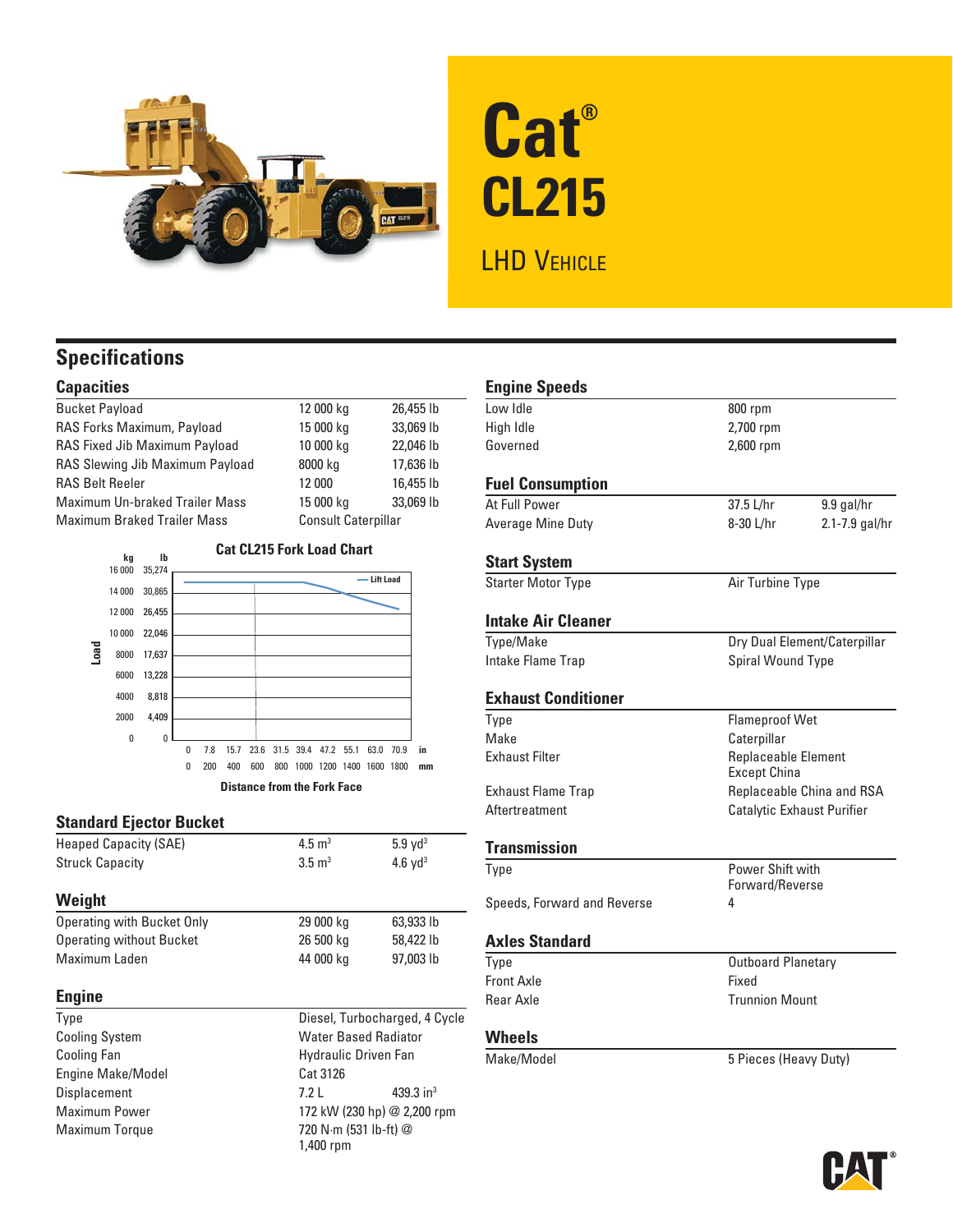## **CL215 LHD Vehicle**

| <b>Tires - Standard</b>          |                                               | <b>Alternator</b>                                              |                                                     |
|----------------------------------|-----------------------------------------------|----------------------------------------------------------------|-----------------------------------------------------|
| Type                             | <b>XKA Tires</b>                              | <b>Drive</b><br>Hydraulic                                      |                                                     |
| Size                             | $20.5 \times R25$                             | Type                                                           | Approved Flameproof                                 |
| <b>Ply Rating</b>                | Radial                                        |                                                                |                                                     |
| <b>Inflation Media</b>           | Air                                           | <b>Pneumatic System</b>                                        |                                                     |
| Inflation Pressure - Front       | 760 kPa<br>110 psi                            | <b>Compressor Type</b>                                         | Piston Engine Gear Driven                           |
| – Rear                           | 760 kPa<br>110 psi                            | Air Flow<br>@ 1,500 rpm                                        | 0.340 m <sup>3</sup> /min (12 ft <sup>3</sup> /min) |
| <b>Hydraulic Filtration</b>      |                                               | <b>Governed Pressure</b><br>800 kPa                            | 116 ps                                              |
| <b>Bucket System</b>             | Return 10 Micron                              | <b>Relief Pressure</b><br>830 kPa                              | 120 ps                                              |
| Steer/Brake System               | Replaceable with Bypass<br>Pressure 10 Micron | 80L<br>Air Receiver Volume                                     | $2.8 \text{ ft}^3$                                  |
|                                  | Replaceable with Bypass                       | <b>Vehicle Speeds</b>                                          |                                                     |
|                                  |                                               | 1st Gear<br>$3.1$ km/h                                         | $1.9$ mp                                            |
| <b>Articulation</b>              |                                               | 2nd Gear<br>7.4 km/h                                           | 4.6 mp                                              |
| Degrees of Turn Either Side      | 43 Degree                                     | 3rd Gear<br>13 km/h                                            | 8.1 mp                                              |
|                                  |                                               | 4th Gear<br>23 km/h                                            | 14.2 m                                              |
| <b>Oscillation</b>               |                                               |                                                                |                                                     |
| Degrees Up and Down from Horizon | 7.5 Degree                                    | <b>CL215 Speed V Grade Laden</b><br>60                         |                                                     |
| <b>Seating (Driver)</b>          |                                               | 50                                                             | $-1st$                                              |
| Type                             | Cross-seated                                  | 40                                                             | $-2nd$                                              |
| Canopy                           |                                               | %Grade<br>$30\,$                                               | $-3rd$                                              |
| <b>Type Protective Device</b>    | MDG1                                          |                                                                | $= 4th$                                             |
| Optional ROPS/FOPS               |                                               | 20                                                             |                                                     |
|                                  |                                               | $10$                                                           |                                                     |
| <b>Electrical System</b>         |                                               |                                                                |                                                     |
| Type                             | Approved Flameproof                           | 0                                                              |                                                     |
| Voltage                          | <b>12V</b>                                    | 3.10<br>6.21<br>9.32<br>12.43<br>0<br>15<br>5<br>10<br>0<br>20 | 15.53<br>18.64<br>mph<br>25<br>30<br>km/h           |
| Polarity                         | <b>Floating Chassis</b>                       | <b>Speed</b>                                                   |                                                     |
| <b>Shutdown System</b>           |                                               | <b>Grade Ability</b>                                           |                                                     |
| <b>System Type</b>               | <b>DCS Electronic</b>                         | Front to Rear<br>1:4                                           |                                                     |
|                                  | <b>Intrinsically Safe Approved</b>            | Side to Side (Empty)<br>1:4                                    |                                                     |
| <b>Standard Shutdowns</b>        | Low Engine Oil Pressure                       | Side to Side<br>1:8                                            |                                                     |
|                                  | <b>Exhaust Temperature</b>                    |                                                                |                                                     |
|                                  | <b>Engine Coolant Level</b>                   | <b>CL215 TE V Speed</b><br>kN<br>lbf                           |                                                     |
|                                  | <b>Engine Coolant Temperature</b>             | 78,683<br>350                                                  |                                                     |
|                                  | <b>Turbo Temperature</b>                      | 300<br>67,442                                                  |                                                     |
|                                  | Scrubber Level 1                              |                                                                | $-1st$                                              |
|                                  | Scrubber Level 2                              | 250<br>56,202                                                  | $-2nd$                                              |
| <b>Optional Shutdowns</b>        | <b>High Methane</b>                           | <b>Tractive Effort</b><br>200<br>44,961                        | $-3rd$                                              |
|                                  | Low Hydraulic Oil                             | 150<br>33,721                                                  | — 4th                                               |
|                                  | <b>Exhaust Scrubber Temperature</b>           |                                                                |                                                     |
|                                  |                                               | 100<br>22,480                                                  |                                                     |

#### **Lights**

Number/Location 2 Front, 2 Rear

Approved Flameproof

## Hydraulic Approved Flameproof **Pneumatic System** Piston Engine Gear Driven Air Flow **0.340** m<sup>3</sup>/min (12 ft<sup>3</sup>/min) @ 1,500 rpm e 800 kPa 116 psi 830 kPa 120 psi Air Receiver Volume  $30 L$   $2.8$  ft $^3$ **Vehicle Speeds** 3.1 km/h 1.9 mph 7.4 km/h 4.6 mph 13 km/h 8.1 mph 23 km/h 14.2 mph 0 3.10 6.21 9.32 12.43 15.53 18.64 **mph CL215 Speed V Grade Laden 1st 2nd 3rd 4th**

**2**

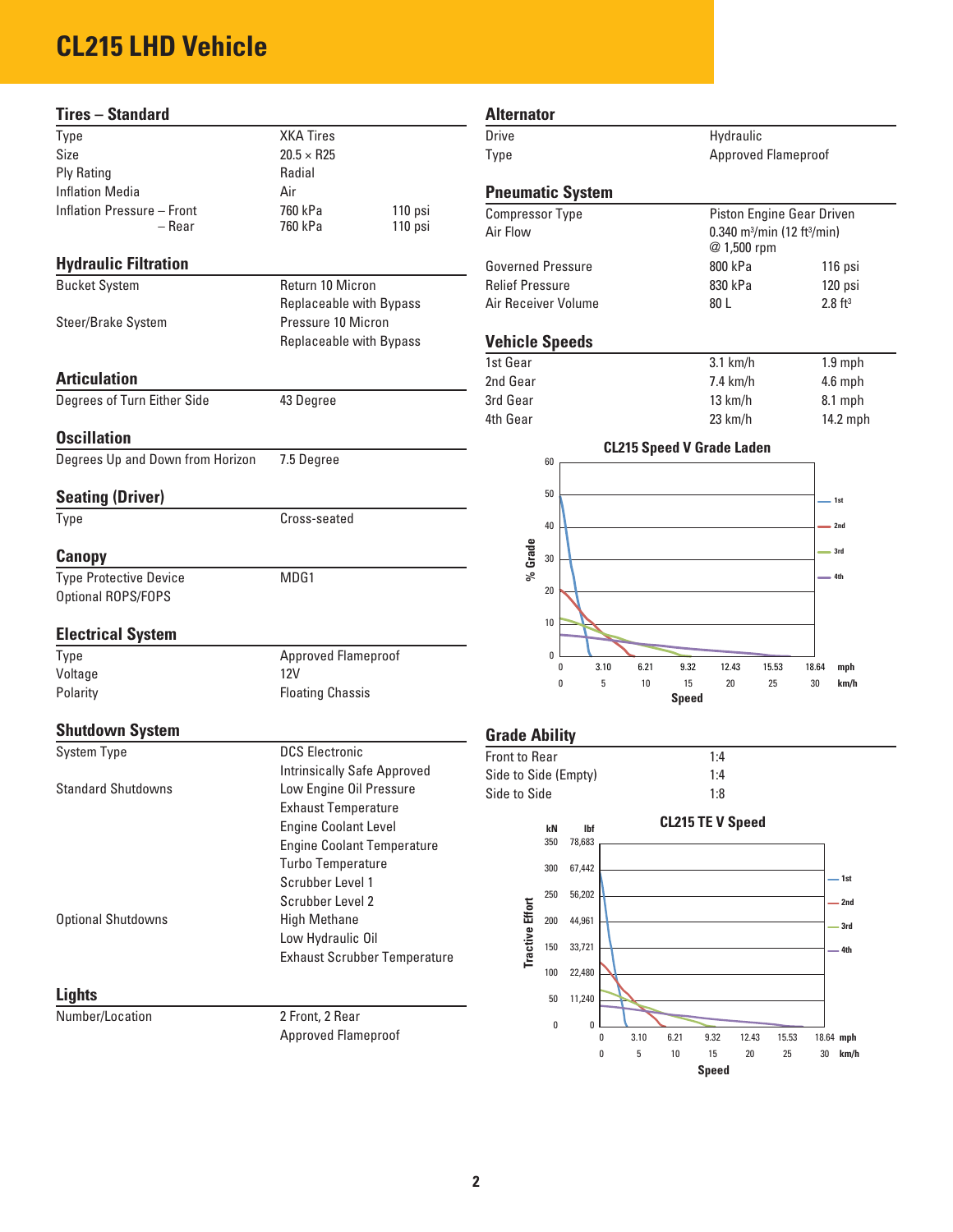# **CL215 LHD Vehicle**

## **Service Capacities**

| <b>Hydraulic Tank</b>              | 300 L           | 78.3 gal           |
|------------------------------------|-----------------|--------------------|
| <b>Fuel Tank</b>                   | 300L            | 78.3 gal           |
| Main Air Receiver                  | 80 L            | $2.8 \text{ ft}^3$ |
| Transmission/Converter Oil         | 40 L            | $10.6$ gal         |
| Engine Crankcase Oil (with Filter) | 22 <sub>L</sub> | $5.8$ gal          |
| <b>Engine Cooling System Water</b> | 72 L            | $19.0$ gal         |
| Axle Oil (Each)                    | 71 L            | $18.7$ gal         |
| Water Make Up Tank                 | 450L            | 118.9 gal          |
|                                    |                 |                    |







## **Dimensions** (All dimensions are approximate.)

| L. L.                           |           |          |
|---------------------------------|-----------|----------|
| 1 Width                         | 2540 mm   | 100.0 in |
| 2 Width - Over Bucket           | 2750 mm   | 108.3 in |
| 3 Height - Tops of ROPS         |           |          |
| Low                             | 2056 mm   | 80.9 in  |
| Mid                             | 2119 mm   | 83.4 in  |
| High                            | 2182 mm   | 85.9 in  |
| 4 Height - Top of Covers        | 1650 mm   | 65.0 in  |
| 5 Height - Ground Clearance     | 400 mm    | 15.7 in  |
| 6 Length - Rear Axle to Bumper  | 3150 mm   | 124.0 in |
| 7 Length - Wheel Base           | 3600 mm   | 141.7 in |
| 8 Length - Overall with Fork    | 10 200 mm | 401.5 in |
| 9 Length - Overall with Bucket  | 10 500 mm | 413.8 in |
| 10 Lift Height - Top of Fork    | 1900 mm   | 74.8 in  |
| 11 Lift Height - Fork Frame     | 3180 mm   | 125.2 in |
| 12 Lift Height - Bucket Raised  | 3300 mm   | 130.0 in |
| 13 Outer Radius - Rear Frame    | 6400 mm   | 252.0 in |
| <b>14 Outer Radius - Bucket</b> | 6900 mm   | 221.7 in |
| 15 Inner Radius                 | 3300 mm   | 129.9 in |